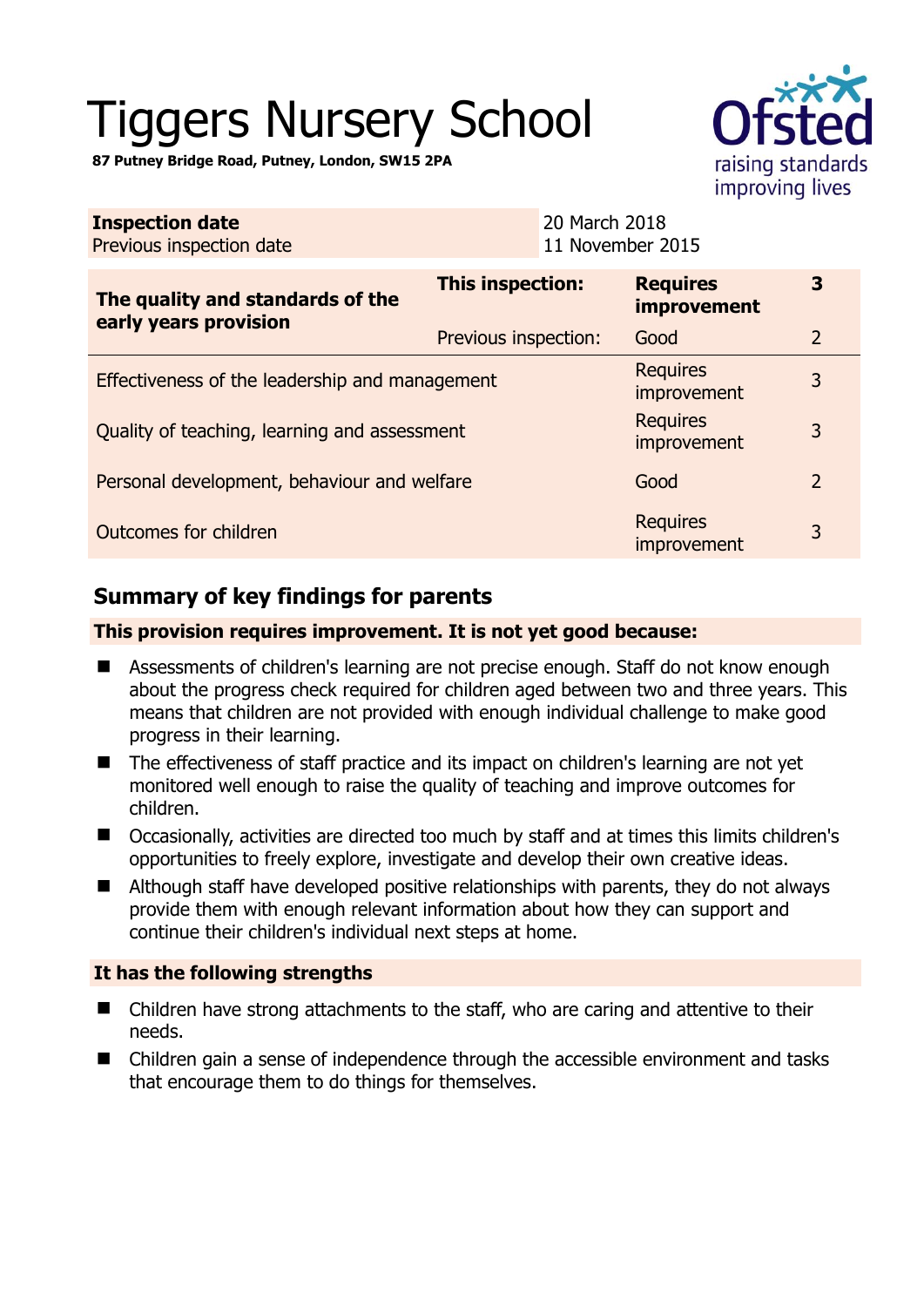## **What the setting needs to do to improve further**

#### **To meet the requirements of the early years foundation stage the provider must:**

|                                                                                                                                                                                                                                                   | <b>Due Date</b> |
|---------------------------------------------------------------------------------------------------------------------------------------------------------------------------------------------------------------------------------------------------|-----------------|
| ensure that staff observe and assess children's learning accurately,<br>to consistently identify where children are in their development<br>and plan precisely for the next steps in their individual learning so<br>that they make good progress | 03/04/2018      |
| review children's progress when they are between the age of two<br>and three years, and provide parents with a short written<br>summary, highlighting children's achievements and any areas<br>where their development is less than typical.      | 03/04/2018      |

## **To further improve the quality of the early years provision the provider should:**

- **P** provide more opportunities for children to freely explore, investigate and express their own creative ideas
- $\blacksquare$  extend the information provided to parents to help them guide and support their children's individual next steps at home
- $\blacksquare$  strengthen systems for monitoring staff performance and supporting their ongoing professional development, to help promote consistently good teaching and learning.

## **Inspection activities**

- $\blacksquare$  The inspector observed the quality of teaching during activities indoors and outdoors, and assessed the impact this has on children's learning.
- $\blacksquare$  The inspector spoke with staff and children during the inspection.
- The inspector completed a joint observation with the nursery school manager.
- The inspector held a meeting with the nursery school provider. She looked at relevant documentation and evidence of the suitability of staff working with children.
- The inspector spoke to a small number of parents during the inspection and took account of their views.

**Inspector**  Tina Garner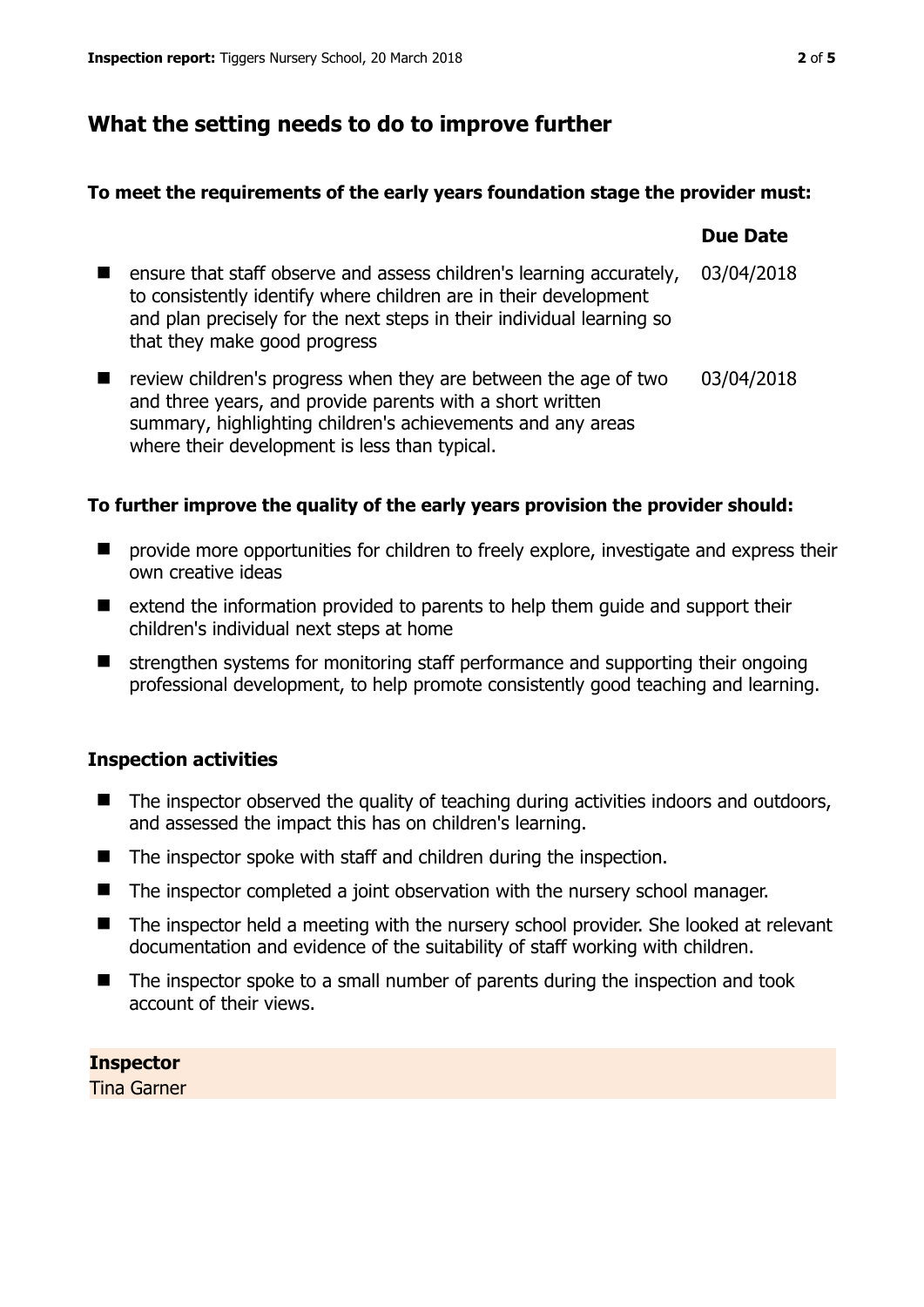## **Inspection findings**

## **Effectiveness of the leadership and management requires improvement**

The manager meets regularly with staff to have discussions regarding areas of their practice. However, systems for monitoring staff performance and promoting their ongoing professional development are not focussed enough to provide consistency in the quality of teaching across the setting. Safeguarding is effective. All staff are secure in their knowledge of the safeguarding policies and know what to do should they have a concern. Children's safety is considered well throughout the nursery school. Staff supervise children effectively and staff-to-child ratios meet requirements appropriately. Staff assess risks thoroughly to ensure areas used by children are well maintained, safe and secure. The manager evaluates some aspects of the nursery school provision and uses parents' feedback to make improvements. However, staff do not always provide enough information support to parents to guide their child's next steps at home.

#### **Quality of teaching, learning and assessment requires improvement**

Staff do not assess children's progress well enough and they do not carry out the progress check for children aged between two and three years. Consequently, planned activities are not always well matched to children's abilities or precisely focused so that any gaps in learning close rapidly. Nevertheless, children enjoy their time at nursery school. They enjoy freely chosen activities and make new friends. Staff support children to develop their mathematical skills and encourage them to count as part of daily routines and activities. Staff provide good opportunities for children to develop writing and reading skills. Staff play alongside the children and engage in meaningful conversations with them. They talk to children and introduce new words, which supports children to develop their early communication skills. Sometimes, children do not have enough opportunities to explore and develop their play.

#### **Personal development, behaviour and welfare are good**

Children are happy and settled. Staff know their care needs and meet them well. Children arrive full of enthusiasm and are ready to learn. Staff provide an inviting learning environment and a range of well-organised activities. Good hygiene practices are in place and staff support children effectively to manage their self-care during routines. They encourage children to be independent. This builds children's confidence and self-esteem, and helps prepare them emotionally for school. Children enjoy being active outdoors.

#### **Outcomes for children require improvement**

Inconsistencies in teaching means not all children make consistently good or better progress in their learning. Nevertheless, children understand what is expected of them and are learning to take responsibility. They listen well at group times and participate in a range of safety related play, including handling tools. Children enjoy looking at books. They draw pictures and attempt to add their own names to their work.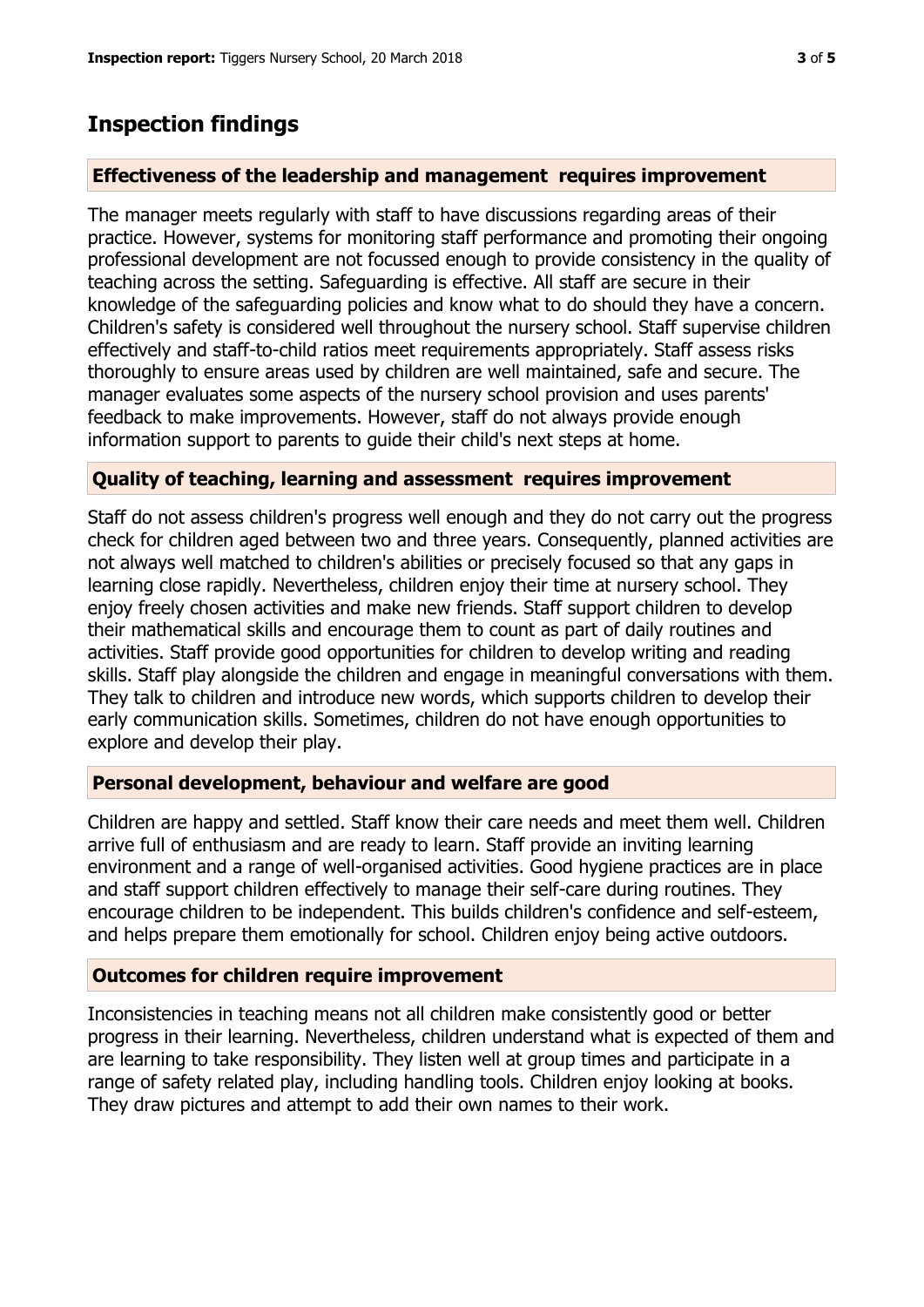# **Setting details**

| Unique reference number                             | 123115                                                                               |
|-----------------------------------------------------|--------------------------------------------------------------------------------------|
| <b>Local authority</b>                              | Wandsworth                                                                           |
| <b>Inspection number</b>                            | 1126797                                                                              |
| <b>Type of provision</b>                            | Full-time provision                                                                  |
| Day care type                                       | Childcare - Non-Domestic                                                             |
| <b>Registers</b>                                    | Early Years Register, Compulsory Childcare<br>Register, Voluntary Childcare Register |
| Age range of children                               | $2 - 4$                                                                              |
| <b>Total number of places</b>                       | 40                                                                                   |
| Number of children on roll                          | 48                                                                                   |
| Name of registered person                           | Natasha Green                                                                        |
| <b>Registered person unique</b><br>reference number | RP906757                                                                             |
| <b>Date of previous inspection</b>                  | 11 November 2015                                                                     |
| <b>Telephone number</b>                             | 020 8874 4668                                                                        |

Tiggers Nursery School registered in 1996. The nursery school employs six members of childcare staff, all of whom hold appropriate early years qualifications to at least level 3, including the manager who has a degree in early years special educational needs. The nursery school opens each weekday from 9am to midday, and from midday to 3pm, except on Fridays when it is open from 9am to midday, during term time only. The nursery school provides funded early education for two-, three- and four-year-old children.

This inspection was carried out by Ofsted under sections 49 and 50 of the Childcare Act 2006 on the quality and standards of provision that is registered on the Early Years Register. The registered person must ensure that this provision complies with the statutory framework for children's learning, development and care, known as the early years foundation stage.

Any complaints about the inspection or the report should be made following the procedures set out in the guidance 'Complaints procedure: raising concerns and making complaints about Ofsted', which is available from Ofsted's website: www.gov.uk/government/organisations/ofsted. If you would like Ofsted to send you a copy of the guidance, please telephone 0300 123 4234, or email enquiries@ofsted.gov.uk.